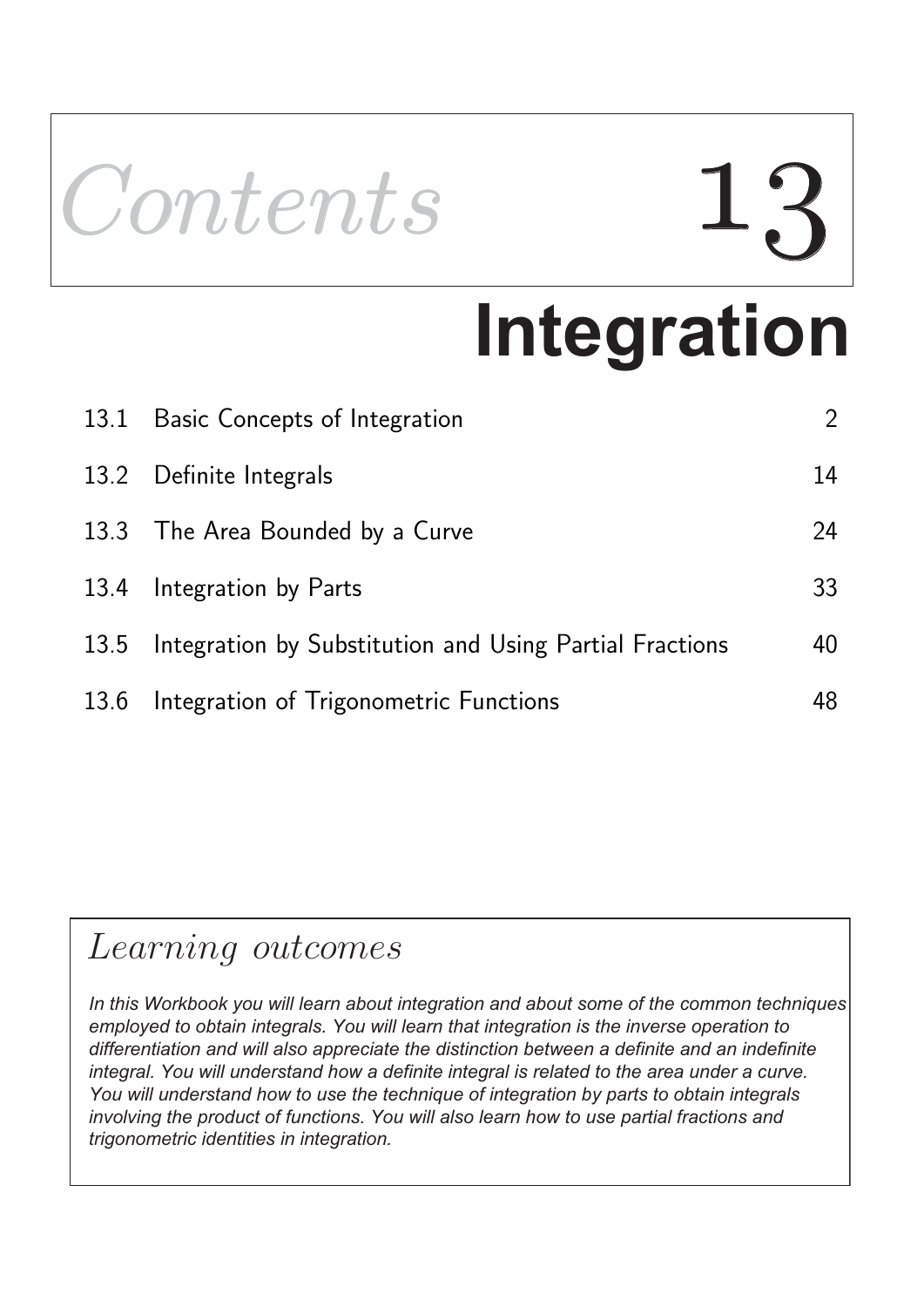## **Basic Concepts of Integration**





When a function  $f(x)$  is known we can differentiate it to obtain its derivative  $\frac{df}{d\theta}$  $\frac{dy}{dx}$ . The reverse process is to obtain the function  $f(x)$  from knowledge of its derivative. This process is called integration. Applications of integration are numerous and some of these will be explored in subsequent Sections. First, what is important is to practise basic techniques and learn a variety of methods for integrating functions.

| Prerequisites<br>Before starting this Section you should        | • thoroughly understand the various techniques<br>of differentiation                              |
|-----------------------------------------------------------------|---------------------------------------------------------------------------------------------------|
|                                                                 | • evaluate simple integrals by reversing the<br>process of differentiation                        |
|                                                                 | • use a table of integrals                                                                        |
| <b>Learning Outcomes</b><br>On completion you should be able to | • explain the need for a constant of integration<br>when finding indefinite integrals             |
|                                                                 | • use the rules for finding integrals of sums of<br>functions and constant multiples of functions |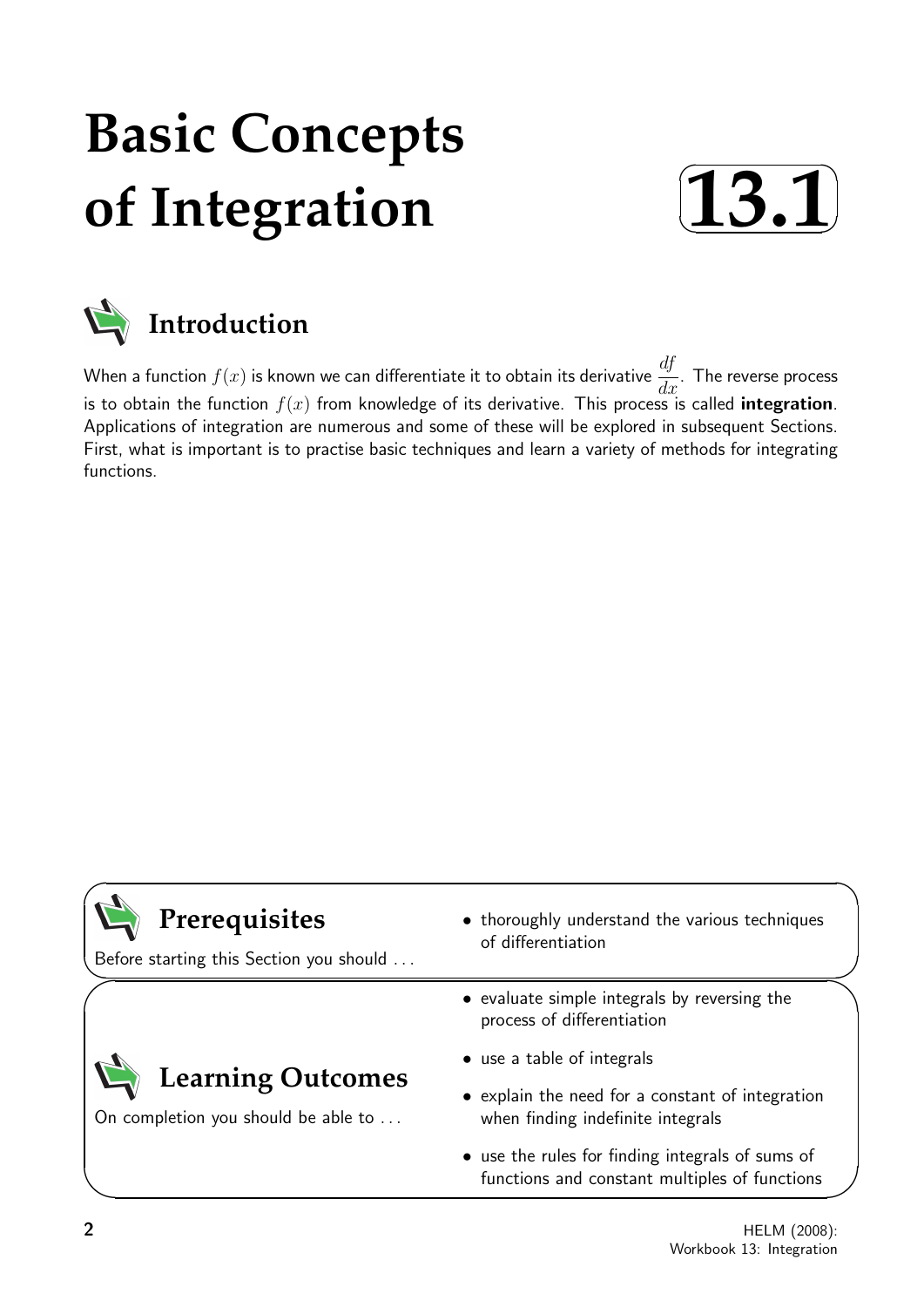®

## **1. Integration as differentiation in reverse**

Suppose we differentiate the function  $y=x^2$ . We obtain  $\frac{dy}{dx}$  $\frac{dy}{dx} = 2x$ . Integration reverses this process and we say that the integral of  $2x$  is  $x^2$ . Pictorially we can regard this as shown in Figure 1:



#### Figure 1

The situation is just a little more complicated because there are lots of functions we can differentiate to give  $2x$ . Here are some of them:  $x^2 + 4$ ,  $x^2 - 15$ ,  $x^2 + 0.5$ All these functions have the same derivative,  $2x$ , because when we differentiate the constant term we obtain zero. Consequently, when we reverse the process, we have no idea what the original constant term might have been. So we include in our answer an unknown constant,  $c$  say, called the **constant** of integration. We state that the integral of  $2x$  is  $x^2 + c$ .

When we want to differentiate a function,  $y(x)$ , we use the notation  $\frac{d}{dx}$  $\frac{d}{dx}$  as an instruction to differentiate, and write  $\frac{d}{dt}$  $dx$  $(y(x))$ . In a similar way, when we want to integrate a function we use a special notation:  $\int y(x) dx$ .

The symbol for integration,  $\int$ , is known as an **integral sign**. To integrate  $2x$  we write



Note that along with the integral sign there is a term of the form  $dx$ , which must always be written, and which indicates the variable involved, in this case x. We say that  $2x$  is being integrated with respect to  $x$ . The function being integrated is called the integrand. Technically, integrals of this sort are called indefinite integrals, to distinguish them from definite integrals which are dealt with subsequently. When you find an indefinite integral your answer should always contain a constant of integration.

#### **Exercises**

1. (a) Write down the derivatives of each of:  $x^3$ ,  $x^3 + 17$ ,  $x^3 - 21$ 

(b) Deduce that 
$$
\int 3x^2 dx = x^3 + c
$$
.

2. Explain why, when finding an indefinite integral, a constant of integration is always needed.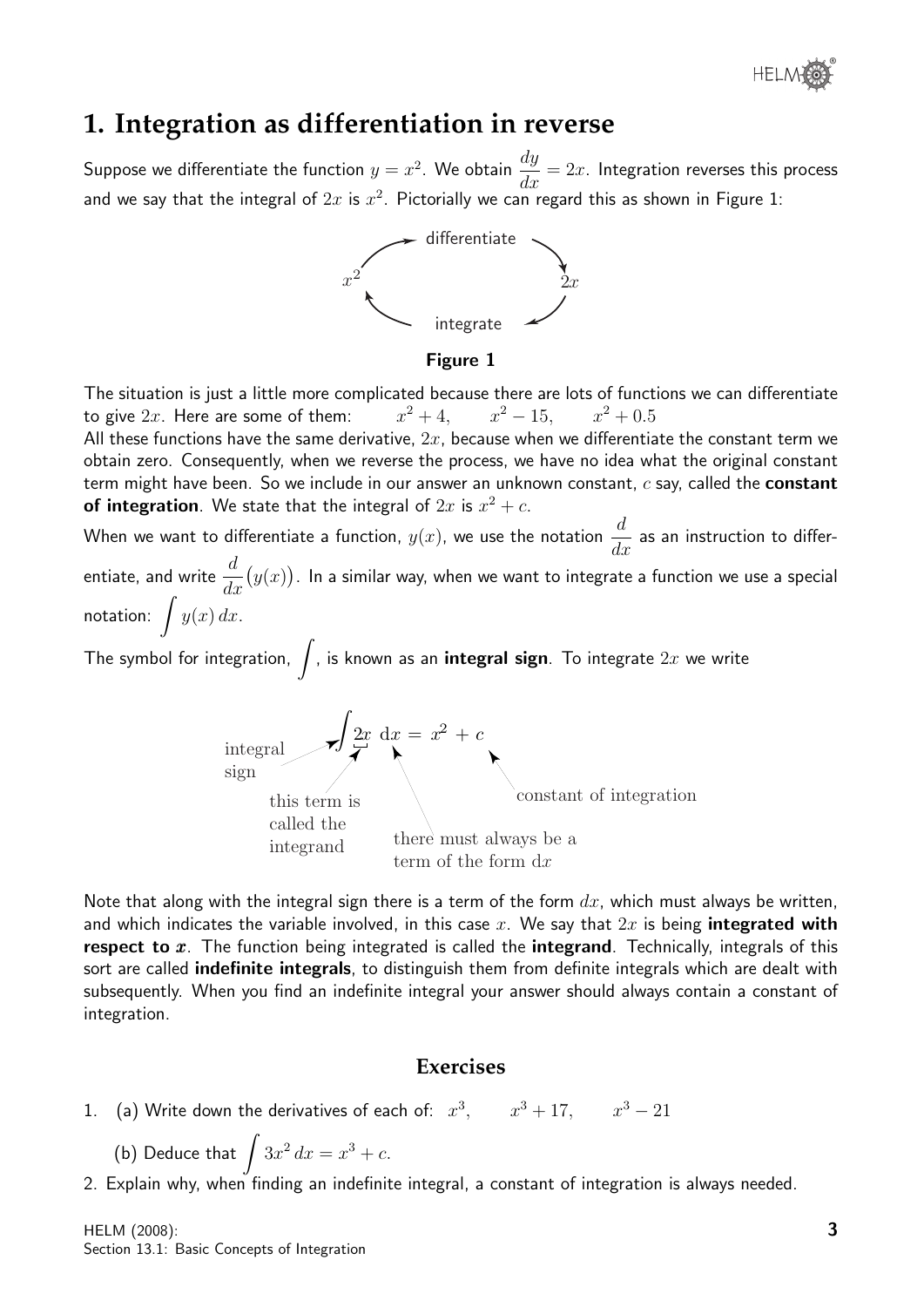#### Answers

- 1. (a)  $3x^2$ ,  $3x^2$ ,  $3x^2$ (b) Whatever the constant, it is zero when differentiated.
- 2. Any constant will disappear (i.e. become zero) when differentiated so one must be reintroduced to reverse the
	- process.

## **2. A table of integrals**

We could use a table of derivatives to find integrals, but the more common ones are usually found in a 'Table of Integrals' such as that shown below. You could check the entries in this table using your knowledge of differentiation. Try this for yourself.

| function                        | indefinite integral                                                                      |
|---------------------------------|------------------------------------------------------------------------------------------|
| f(x)                            | f(x) dx                                                                                  |
| constant, $k$                   | $kx+c$                                                                                   |
| $\boldsymbol{x}$                | $\frac{1}{2}x^2 + c$                                                                     |
| $x^2$                           | $\frac{1}{3}x^3 + c$                                                                     |
| $x^n$                           | $x^{n+1}$<br>$\frac{1}{n+1} + c, \quad n \neq -1$                                        |
| $x^{-1}$ (or $\frac{1}{x}$ )    | $\ln  x  + c$                                                                            |
| $\cos x$                        | $\sin x + c$                                                                             |
| $\sin x$                        | $-\cos x + c$                                                                            |
| $\cos kx$                       | $\frac{1}{k}\sin kx + c$                                                                 |
| $\sin kx$                       | $\begin{aligned}\n-\frac{1}{k}\cos kx + c \\ \frac{1}{k}\ln \sec kx  + c\n\end{aligned}$ |
| $\tan kx$                       |                                                                                          |
|                                 | $e^x + c$                                                                                |
|                                 | $-e^{-x}+c$                                                                              |
| $e^{x}$<br>$e^{-x}$<br>$e^{kx}$ | $\frac{1}{k} \mathsf{e}^{kx} + c$                                                        |

#### Table 1: Integrals of Common Functions

When dealing with the trigonometric functions the variable x must always be measured in radians and not degrees. Note that the fourth entry in the Table, for  $x^n$ , is valid for any value of  $n$ , positive or negative, whole number or fractional, except  $n = -1$ . When  $n = -1$  use the fifth entry in the Table.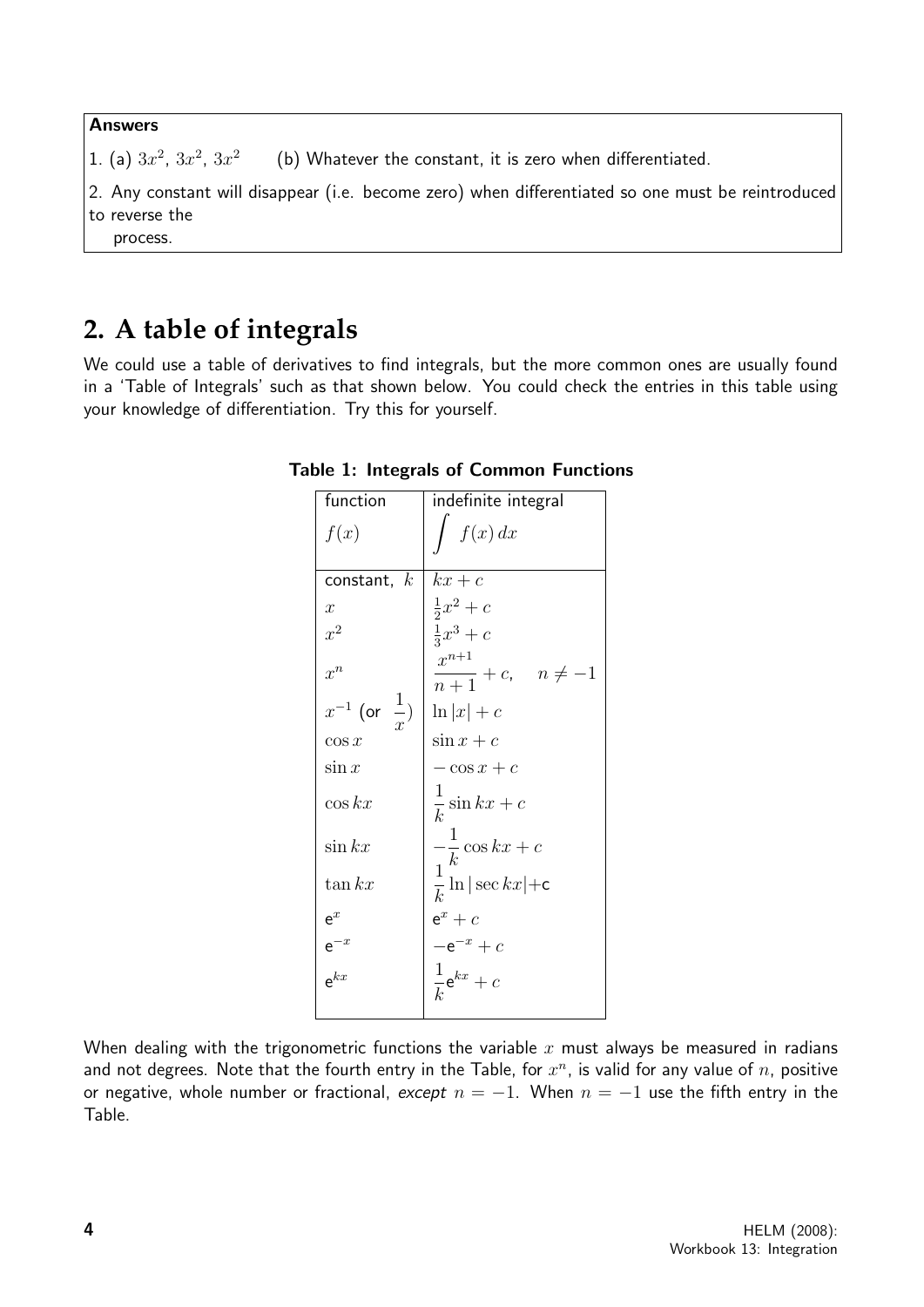



Use Table 1 to find the indefinite integral of  $x^7$ : that is, find  $\int x^7 dx$ 

#### Solution

From Table 1 note that  $\int x^n dx =$  $x^{n+1}$  $n+1$  $+ c$ . In words, this states that to integrate a power of x, increase the power by 1, and then divide the result by the new power. With  $n = 7$  we find

$$
\int x^7 dx = \frac{1}{8}x^8 + c
$$



### **Example 2**

Find the indefinite integral of  $\cos 5x$ : that is, find  $\int \cos 5x \, dx$ 

**Solution**  
From Table 1 note that 
$$
\int \cos kx \, dx = \frac{\sin kx}{k} + c
$$
With  $k = 5$  we find 
$$
\int \cos 5x \, dx = \frac{1}{5} \sin 5x + c
$$

In Table 1 the independent variable is always given as  $x$ . However, with a little imagination you will be able to use it when other independent variables are involved.



#### Solution

We integrated  $\cos 5x$  in the previous example. Now the independent variable is t, so simply use Table 1 and replace every x with a t. With  $k = 5$  we find

$$
\int \cos 5t \, dt = \frac{1}{5} \sin 5t + c
$$

It follows immediately that, for example,

$$
\int \cos 5\omega \, d\omega = \frac{1}{5} \sin 5\omega + c, \qquad \int \cos 5u \, du = \frac{1}{5} \sin 5u + c \quad \text{and so on.}
$$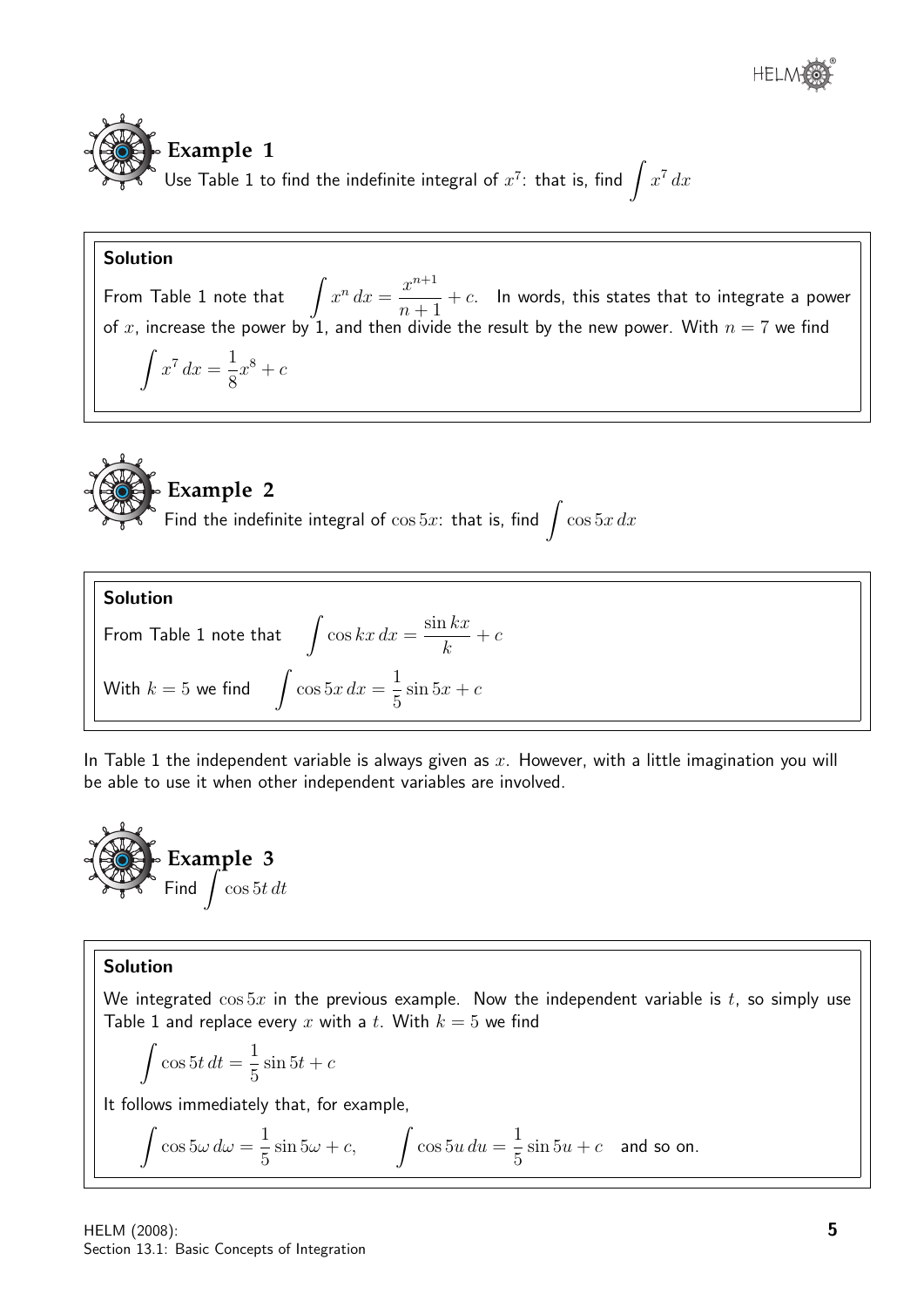

#### Solution

This integral deserves special mention. You may be tempted to try to write the integrand as  $x^{-1}$ and use the fourth row of Table 1. However, the formula  $\int x^n\,dx=0$  $x^{n+1}$  $n+1$  $+ c$  is not valid when  $n = -1$  as Table 1 makes clear. This is because we can never divide by zero. Look to the fifth entry of Table 1 and you will see  $\int x^{-1}\,dx=\ln|x|+c.$ 

**Example 5** Find  $\int_{12}^{1} dx$  and  $\int_{12}^{1} dt$ 

Solution In this Example we are integrating a constant, 12. Using Table 1 we find Z  $12 dx = 12x + c$  Similarly  $\int 12 dt = 12t + c$ .



Your solution

Answer

$$
\int t^4 dt = \frac{1}{5}t^5 + c.
$$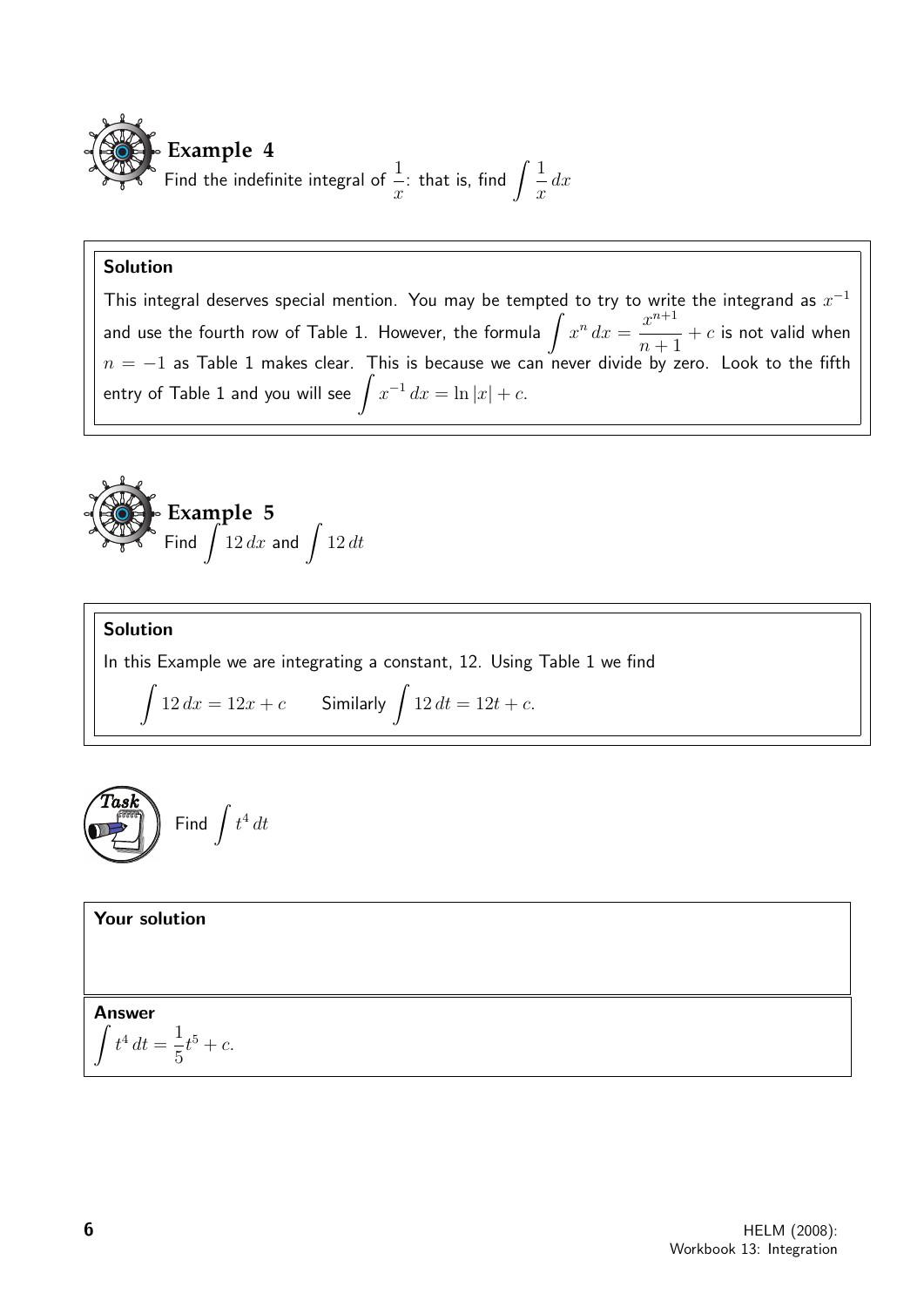





**Task** Find 
$$
\int e^{-2x} dx
$$
 using the entry in Table 1 for integrating  $e^{kx}$ :

| <b>Your solution</b>                                                  |  |  |  |
|-----------------------------------------------------------------------|--|--|--|
|                                                                       |  |  |  |
|                                                                       |  |  |  |
| <b>Answer</b>                                                         |  |  |  |
| With $k = -2$ , we have $\int e^{-2x} dx = -\frac{1}{2}e^{-2x} + c$ . |  |  |  |

#### **Exercises**

1. Integrate each of the following functions with respect to  $x$ : The each of the following functions with respect to x.<br>
(a)  $x^9$ , (b)  $x^{1/2}$ , (c)  $x^{-3}$ , (d)  $1/x^4$ , (e) 4, (f)  $\sqrt{x}$ , (g)  $e^{4x}$ 2. Find (a)  $\int t^2 dt$ , (b)  $\int 6 dt$ , (c)  $\int \sin 3t dt$ , (d)  $\int e^{7t} dt$ . Answers 1 (a)  $\frac{1}{16}$ 10  $x^{10} + c$ , (b)  $\frac{2}{2}$ 3  $x^{3/2} + c$ , (c)  $-\frac{1}{2}$ 2  $x^{-2} + c$ , (d)  $-\frac{1}{2}$ 3  $x^{-3} + c$ , (e)  $4x + c$ , (f) same as (b),  $\qquad$  (g)  $\frac{1}{4}$ 4  $e^{4x} + c$ 2. (a)  $\frac{1}{2}$ 3  $t^3 + c$ , (b)  $6t + c$ , (c)  $-\frac{1}{2}$ 3  $\cos 3t + c$ , (d)  $\frac{1}{7}$ 7  $e^{7t} + c$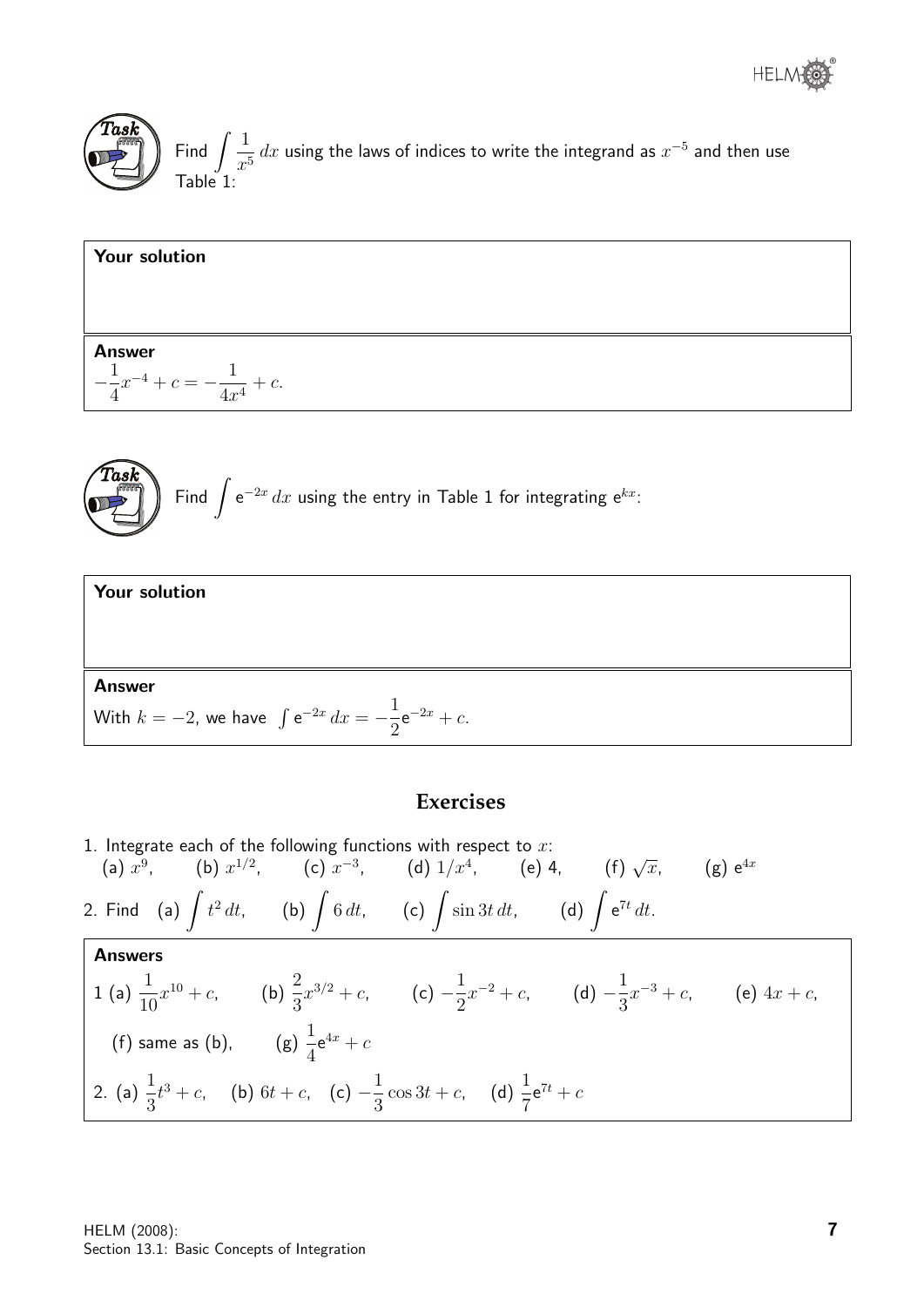## **3. Some rules of integration**

To enable us to find integrals of a wider range of functions than those normally given in a table of integrals we can make use of the following rules.

#### The integral of  $kf(x)$  where  $k$  is a constant

A constant factor in an integral can be moved outside the integral sign as follows:





**Solution**  

$$
\int 11x^2 dx = 11 \int x^2 dx = 11 \left( \frac{x^3}{3} + c \right) = \frac{11x^3}{3} + K
$$
 where *K* is a constant.

**Example 7**  
Find the indefinite integral of 
$$
-5 \cos x
$$
; that is, find  $\int -5 \cos x dx$ 

Solution  

$$
\int -5\cos x \, dx = -5 \int \cos x \, dx = -5(\sin x + c) = -5\sin x + K \quad \text{where } K \text{ is a constant.}
$$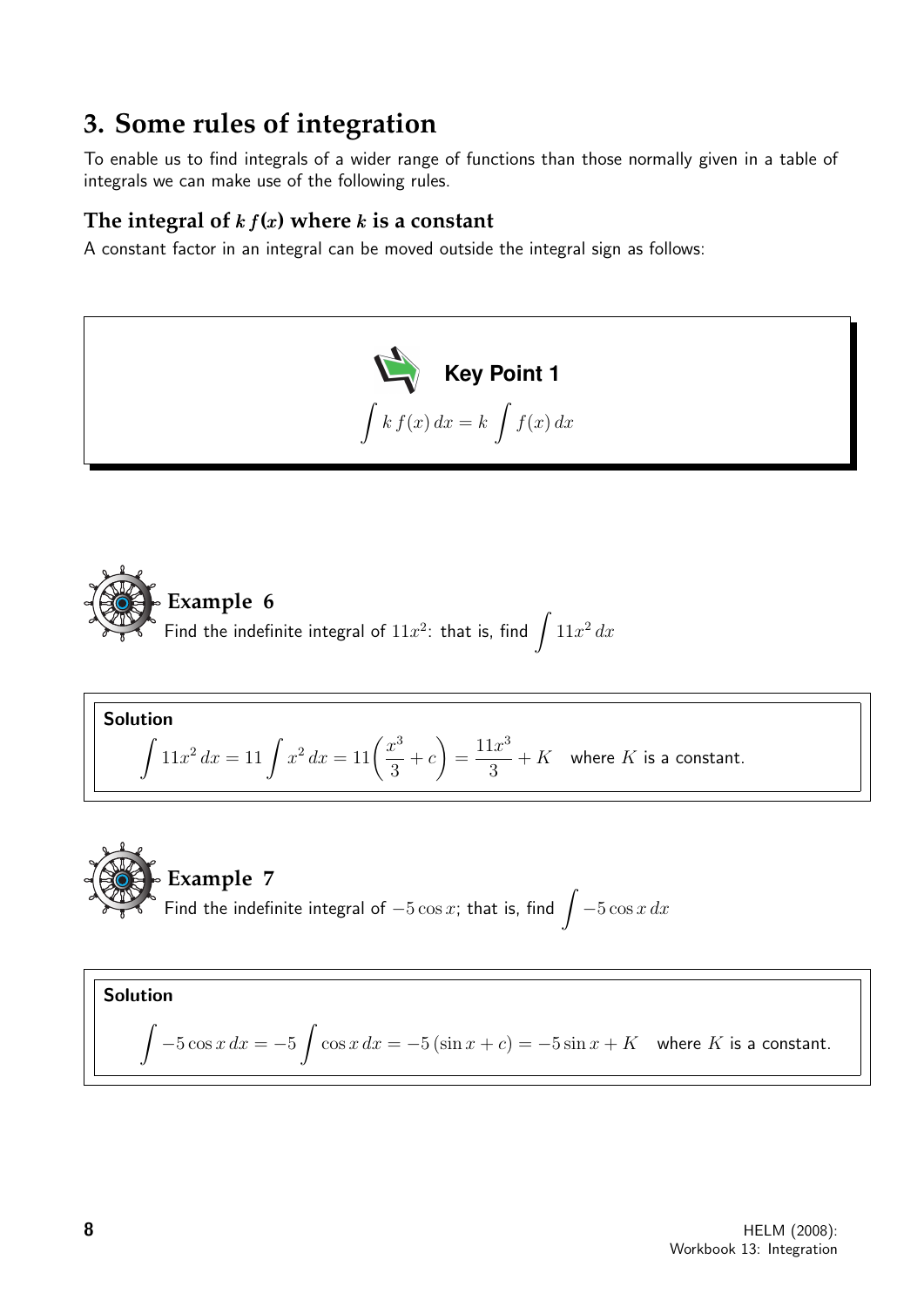

The integral of  $f(x) + g(x)$  and of  $f(x) - g(x)$ 

When we wish to integrate the sum or difference of two functions, we integrate each term separately as follows:





Solution

$$
\int (x^3 + \sin x) \, dx = \int x^3 \, dx + \int \sin x \, dx = \frac{1}{4}x^4 - \cos x + c
$$

Note that only a single constant of integration is needed.



Use Key Points 1 and 2:

Answer 3 5  $t^5 + \frac{2}{5}$ 3  $t^{3/2} + c$ 

Your solution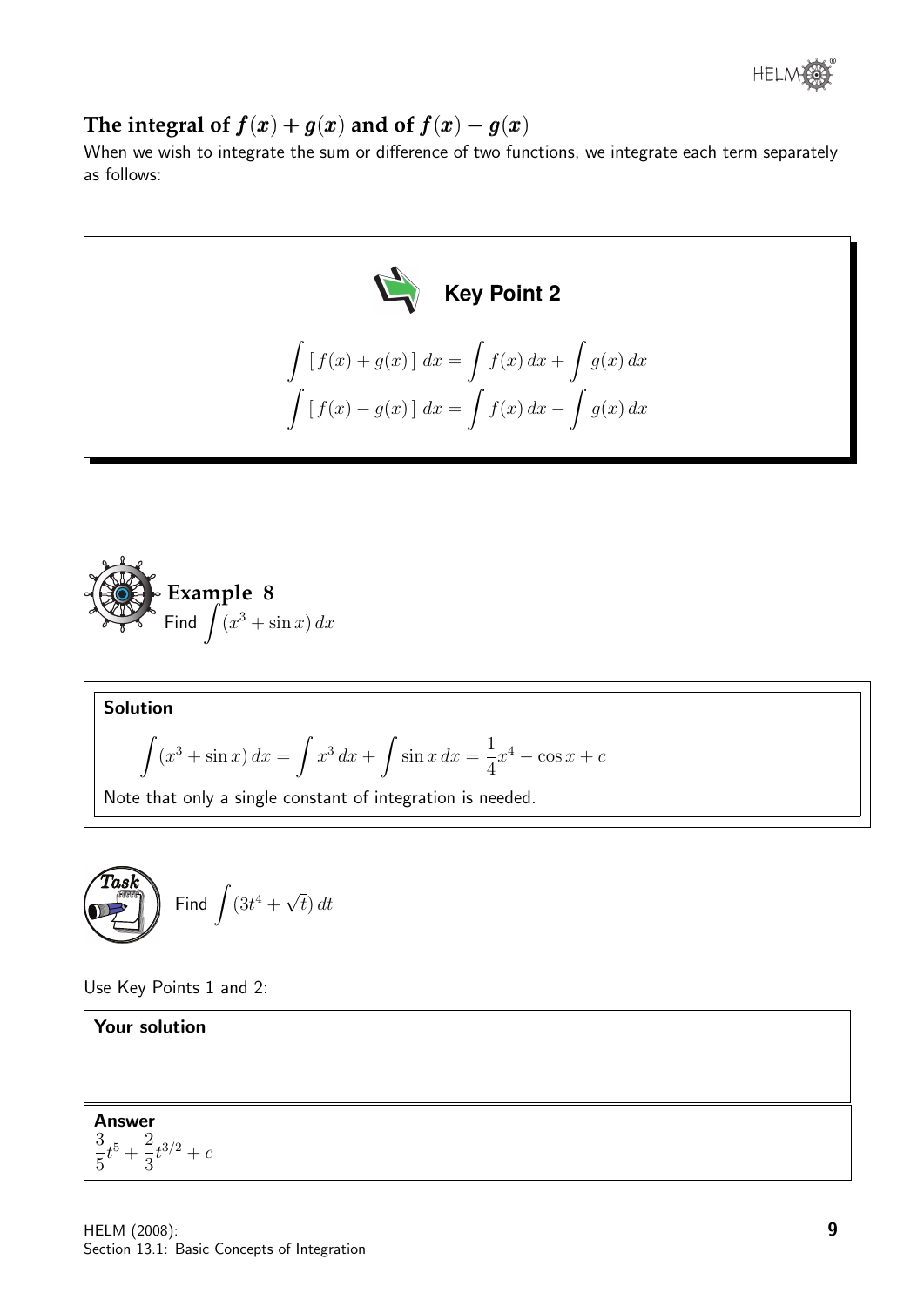

The hyperbolic sine and cosine functions,  $\sinh x$  and  $\cosh x$ , are defined as follows:

$$
\sinh x = \frac{e^x - e^{-x}}{2}
$$
  $\cosh x = \frac{e^x + e^{-x}}{2}$ 

Note that they are combinations of the exponential functions  $e^x$  and  $e^{-x}$ . Find the indefinite integrals of  $\sinh x$  and  $\cosh x$ .

Your solution  
\n
$$
\int \sinh x \, dx = \int \left( \frac{e^x - e^{-x}}{2} \right) dx =
$$
\n
$$
\int \cosh x \, dx = \int \left( \frac{e^x + e^{-x}}{2} \right) dx =
$$
\nAnswer  
\n
$$
\int \sinh x \, dx = \frac{1}{2} \int e^x \, dx - \frac{1}{2} \int e^{-x} \, dx = \frac{1}{2} e^x + \frac{1}{2} e^{-x} + c = \frac{1}{2} (e^x + e^{-x}) + c = \cosh x + c.
$$
\nSimilarly  $\int \cosh x \, dx = \sinh x + c.$ 

Further rules for finding more complicated integrals are dealt with in subsequent Sections.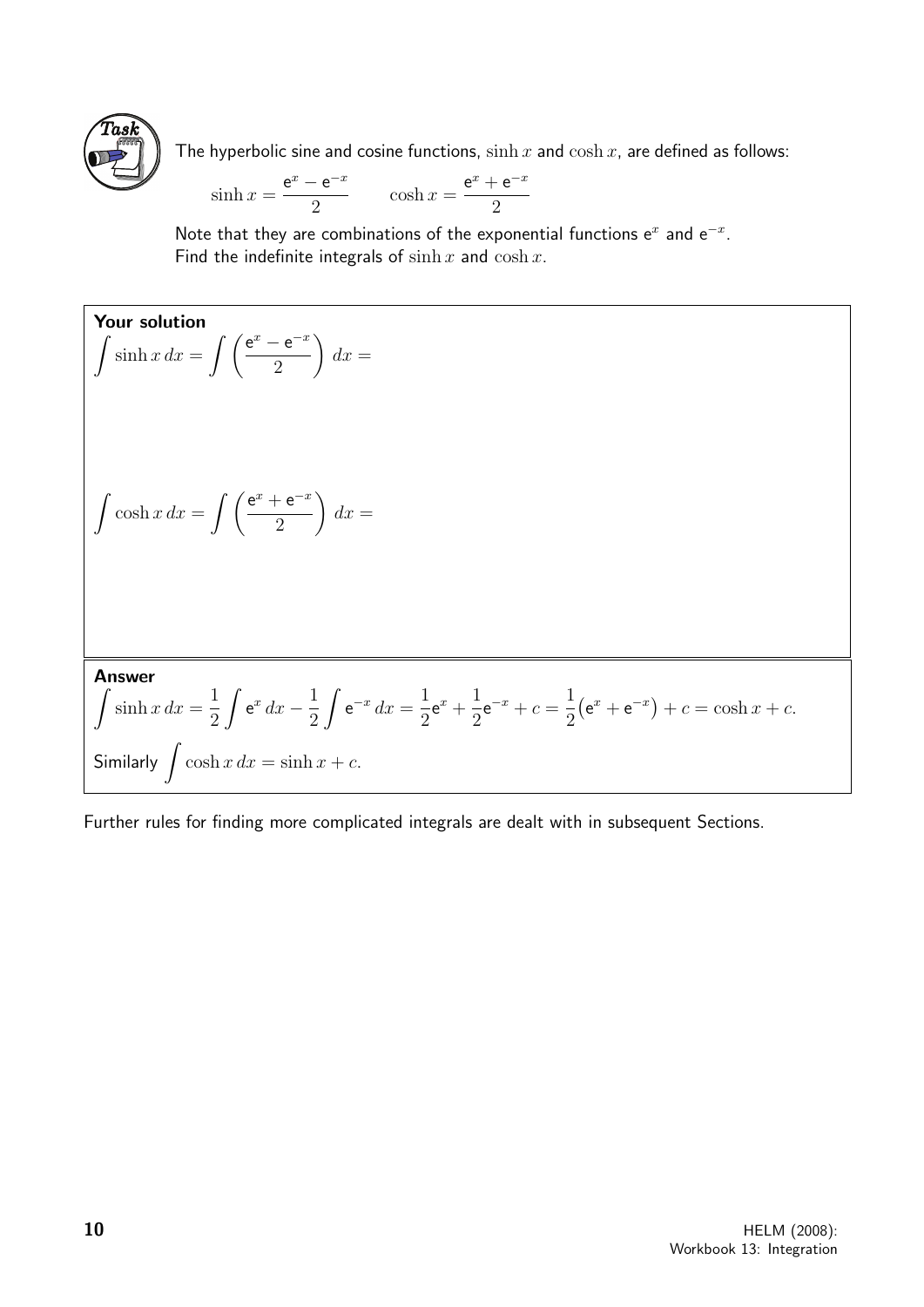



#### **Electrostatic charge**

#### Introduction

Electrostatic charge is important both where it is wanted, as in the electrostatic precipitator plate systems used for cleaning gases, and where it is unwanted, such as when charge builds up on moving belts. This Example is concerned with a charged object with a particular idealised shape - a sphere. However, similar analytical calculations can be carried out for certain other shapes and numerical methods can be used for more complicated shapes.

The electric field at all points inside and outside a charged sphere is given by

$$
E(r) = \frac{Qr}{4\pi\varepsilon_0 a^3} \quad \text{if} \quad r < a \tag{1a}
$$

$$
E(r) = \frac{Q}{4\pi\varepsilon_0 r^2} \quad \text{if} \quad r \ge a \tag{1b}
$$

where  $\varepsilon_0$  is the permittivity of free space, Q is the total charge, a is the radius of the sphere, and r is the radial distance between the centre of the sphere and a point of observation (see Figure 2).



**Figure 2:** Geometry and symbols associated with the charged sphere

The electric field associated with electrostatic charge has a scalar potential. The electric field defined by (1a) and (1b) shows only a radial dependence of position. Therefore, the electric scalar potential  $V(r)$  is related to the field  $E(r)$  by

$$
E(r) = -\frac{dV}{dr}.\tag{2}
$$

#### Problem in words

A sphere is charged with a uniform density of charge and no other charge is present outside the sphere in space. Determine the variation of electric potential with distance from the centre of the sphere.

#### Mathematical statement of problem

Determine the electric scalar potential as a function of  $r$ ,  $V(r)$ , by integrating (2).

#### Mathematical analysis

Equation (2) yields  $V(r)$  as the negative of the indefinite integral of  $E(r)$ .

HELM (2008): Section 13.1: Basic Concepts of Integration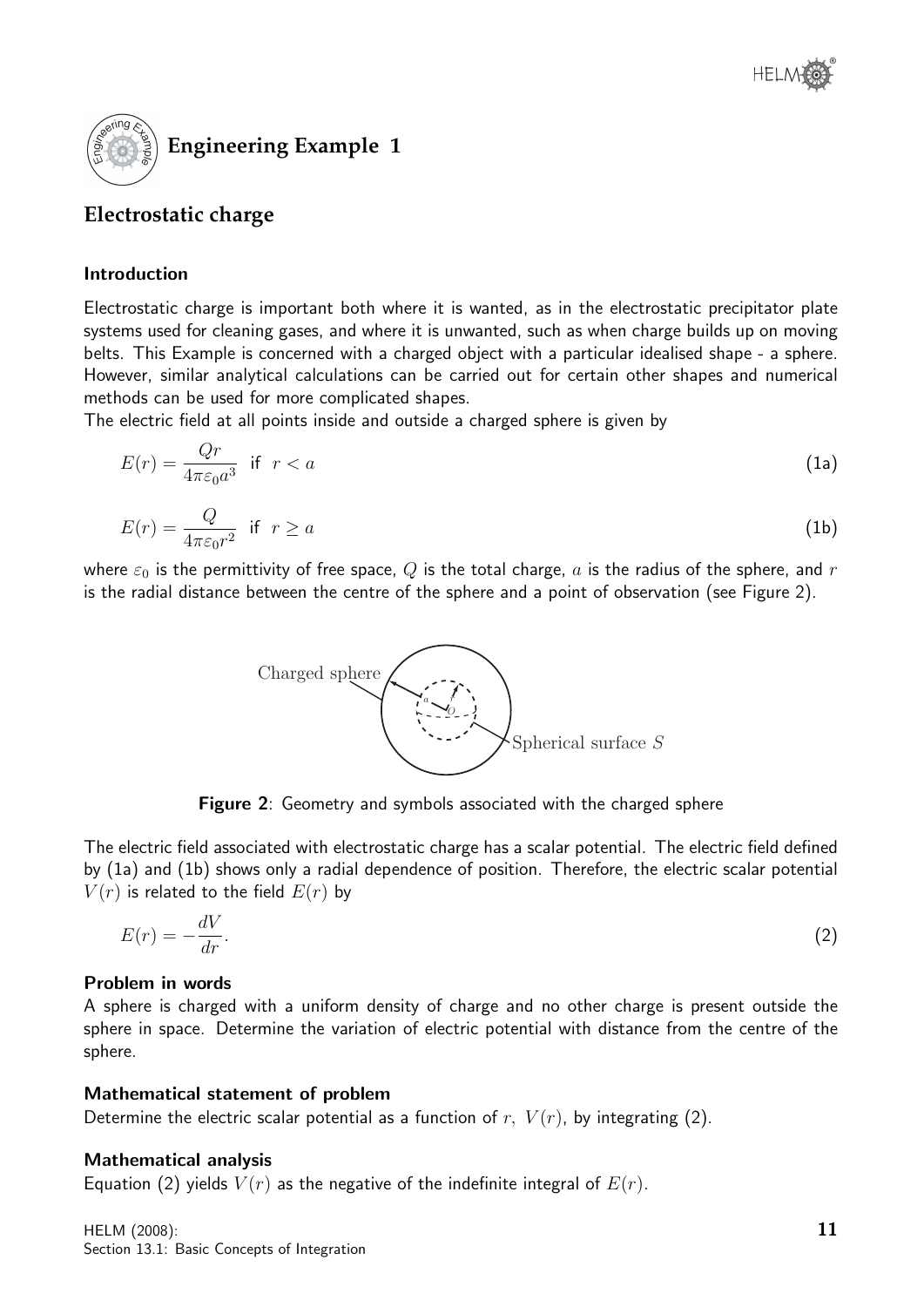$$
-\int dV = \int E(r) dr.
$$
\n(3)

Using (1a) and (1b) with (3) leads to

$$
V(r) = -\frac{Q}{4\pi\varepsilon_0 a^3} \int r \, dr \quad \text{if} \quad r < a \tag{4a}
$$

$$
V(r) = -\frac{Q}{4\pi\varepsilon_0} \int \frac{dr}{r^2} \quad \text{if} \quad r \ge a \tag{4b}
$$

Using the facts that  $\int r dr = r^2/2 + c_1$  and  $\int \frac{dr}{r^2}$  $\frac{dr}{r^2} = -\frac{1}{r}$  $\frac{1}{r} + c_2,$ (4a) and (4b) become

$$
V(r) = -\frac{Qr^2}{8\pi\varepsilon_0 a^3} + c_1 \quad \text{if} \quad r < a \tag{5a}
$$

$$
V(r) = \frac{Q}{4\pi\varepsilon_0 r} + c_2 \quad \text{if} \quad r \ge a \tag{5b}
$$

The integration constant  $c_2$  can be determined by assuming that the electric potential is zero at an infinite distance from the sphere:

$$
\lim_{r \to \infty} [V(r)] = 0 \qquad \Rightarrow \quad \lim_{r \to \infty} \left[ -\frac{Q}{4\pi\varepsilon_0 r} \right] + c_2 = 0 \qquad \Rightarrow \quad c_2 = 0.
$$

The constant  $c_1$  can be determined by assuming that the potential is continuous at  $r = a$ . From equation (5a)

$$
V(a) = -\frac{Qa^2}{8\pi\varepsilon_0 a^3} + c_1
$$

From equation (5b)

$$
V(a) = \frac{Q}{4\pi\varepsilon_0 a}
$$

Hence

$$
c_1 = \frac{Q}{4\pi\varepsilon_0 a} + \frac{2Q}{8\pi\varepsilon_0 a} = \frac{3Q}{8\pi\varepsilon_0 a}.
$$

Substituting for  $c_1$  in (5), the electric potential is obtained for all space is:

$$
V(r) = \frac{Q}{4\pi\varepsilon_0} \left(\frac{3a^2 - r^2}{2a^3}\right) \quad \text{if} \quad r < a.
$$
\n
$$
V(r) = \frac{Q}{4\pi\varepsilon_0 r} \quad \text{if} \quad r \ge a
$$

#### Interpretation

The potential of the electrostatic field outside a charged sphere varies inversely with distance from the centre of the sphere. Inside the sphere, the electrostatic potential varies with the square of the distance from the centre.

An Engineering Exercise in HELM 29.3 derives the corresponding expressions for the variation of the electrostatic field and an Engineering Exercise in HELM 27.4 calculates the potential energy due to the charged sphere.